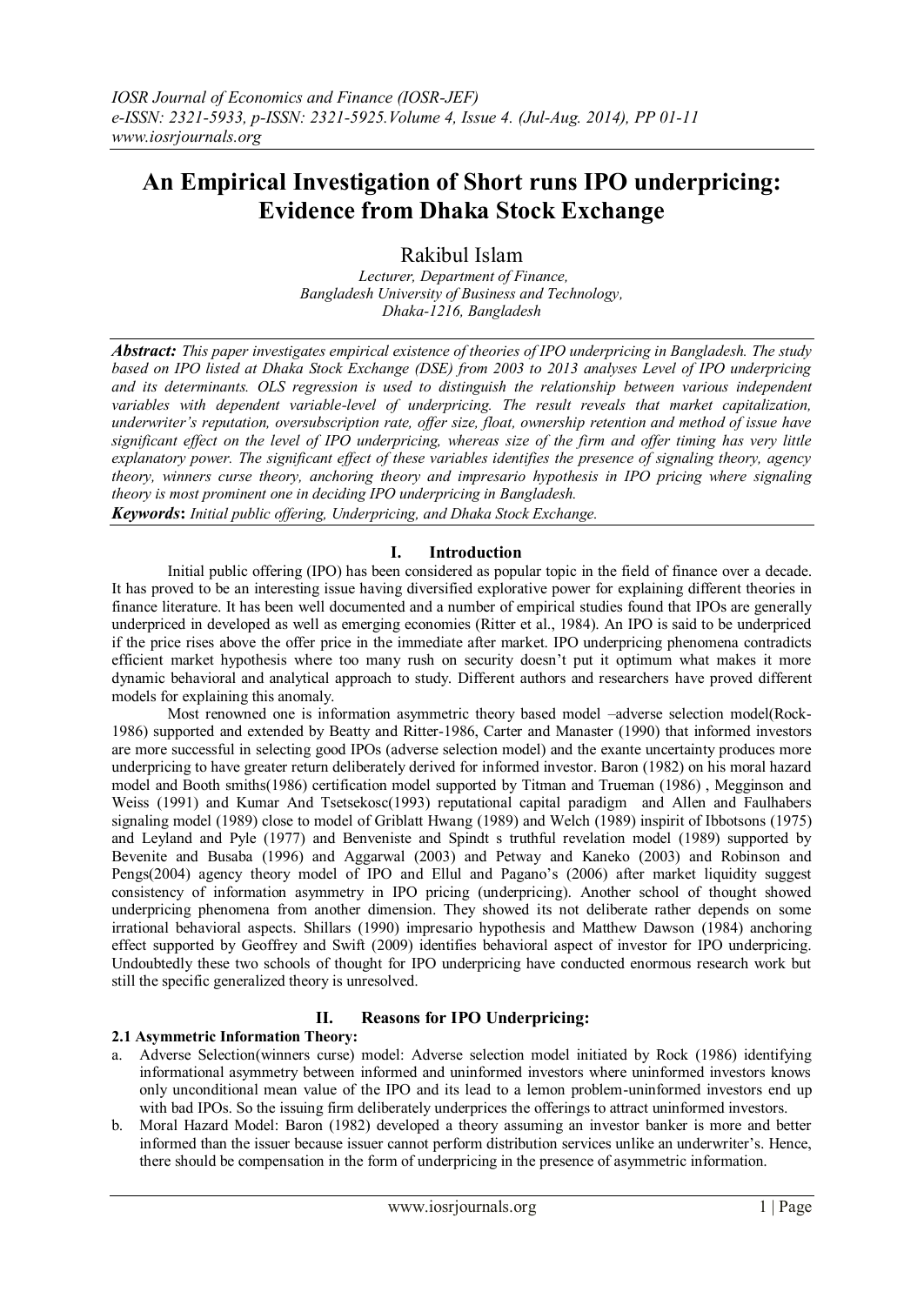- c. Certification Model: Booth and Smith (1986) developed a theory showing the role of underwriter to certify issue prices to justify different inside information. Later, Carter and Manaster (1990), Titman and Trueman (1986), Kumar and Tsetsekos (1992), Megginson and Weiss(1991) provided support on that model that prestigious underwriters are associated with less risky IPOs and market value of a IPO firm is positively related to the quality of investment banker, thus it is likely to have less underpricing associated with quality underwriter.
- d. Signaling Model: Signaling model presented by Allen and Faulhaber (1989), Griblatt and Hwang (1989) and Welch(1989) in spirit of Ibbotson's (1975) conjecture that IPOs are underpriced to "leave a good taste in investor's mouth"so that future underwriting for the same issuing firm can be sold at attractive prices.
- e. Truthful Revelation Model: Benveniste and Spindt (1989) developed a theory of underwriting to improve market efficiency of IPO market. The essence of this theory is so much that it generates Book Building Method- a new IPO pricing method in different countries. By revealing true demand for the issue and market condition to the issuer, underwriters can reduce underpricing phenomena since offer price has already been adjusted to market demand lowering the money left in the table.
- f. Agency theory of IPO: Robinson and Peng (2004) presented agency theory of IPO based on entrenchment benefit and IPO generated wealth. It is argued that underwriters and investment public act differently in terms of agency implication of IPO. Underwriters prefer to retain to fulfill its obligation for aftermarket price support whereas higher level of ownership for investment public induces the fear of entrenchment among investors.

### **2.2 Behavioral views of underpricing:**

- a. Anchoring Effect: There was an Anchoring effect (Matthew Dawson- 1984) also termed as Cognitive Bias that reveals human tendency to act upon on the basis of one single trait or piece of information (anchor) in making decision. Geoffrey and Swift (2009) identified anchoring effect on IPO. They argued that IPOs are not being underpriced deliberately by issuers or underwriters, but the price rocketing phenomena on issuance are due to investors over reaction.
- b. Impressario Hypothesis: Shillar (1990) explained IPO underpricing from the behavioral point of view and termed as impresario hypothesis where impresarios (investment banker) create appearance of excess demand by trading themselves at higher prices, creating impressions that people are waiting in long queue to buy the security.

**Ritter (1991)** have found an average cumulative matching firm-adjusted negative return of 15.08 percent after 36 months by analyzing 1526 IPOs. In china, **Chan et al (2003)** found 145% average initial return from 1992 to 1997 after examining 701 IPOs. **Balwilder Singh and RK Mittal (2003)** analyzed 500 IPOs from 1992-1996 in India and found underpriced at a level of 96.56% on an average.

**Robinson and Peng (2004)** investigation using large sample of 3075 IPOs, issued between January 1988 to December 1999 in US market documents higher pre- IPO owner retention signals that management expects higher future revenue and higher retention indicates higher agency costs associated with entrenchment. **Islam and Ali (2010**) analyze the levels of underpricing in initial public offerings (IPOs) and its determinants of

Dhaka Stock Exchange (DSE). Regression Analysis showed that offer size and size of the company are positively related to the degree of underpricing. However, firm's age and offer timing have found no significant explanatory relationship to the level of IPO underpricing .

**Bansal and Khanna(2012)** analyze IPO that listed at Bombay stock exchange given that (April-1999 to Dec-2012) and explain there is a significant difference in the magnitude of level of underpricing of IPOs that priced through book build with those that are priced through the fixed price option. The result also reveals that Firm's age, ownership structure, retail subscriptions & market capitalization explained the degree of underpricing. These result had significant impact to the retail and institutional investors willing to invest in Indian primary market.

**Sohail and Raheman (2009)** investigates the relationship between pre- and post-initial public offering (IPO) investor interest and under-pricing of Karachi Stock Exchange (KSE) and found that Initial return of IPO is positively related to the investor interest in Pre-IPO demand to offer ratio. The over-subscribed IPOs earn significantly high initial abnormal returns to investors and underpriced IPOs have high trading value. Other control variables which influence the level of under-pricing in Pakistan includes offer size float, ex-ante uncertainty, firm size, whereas float was identified as a single most influencing variable in determining the under-pricing.

### **III. Objective of the Study**

The general objective is to identify existent theories for the level of IPO underpricing in Dhaka Stock Exchange. The specific objectives are to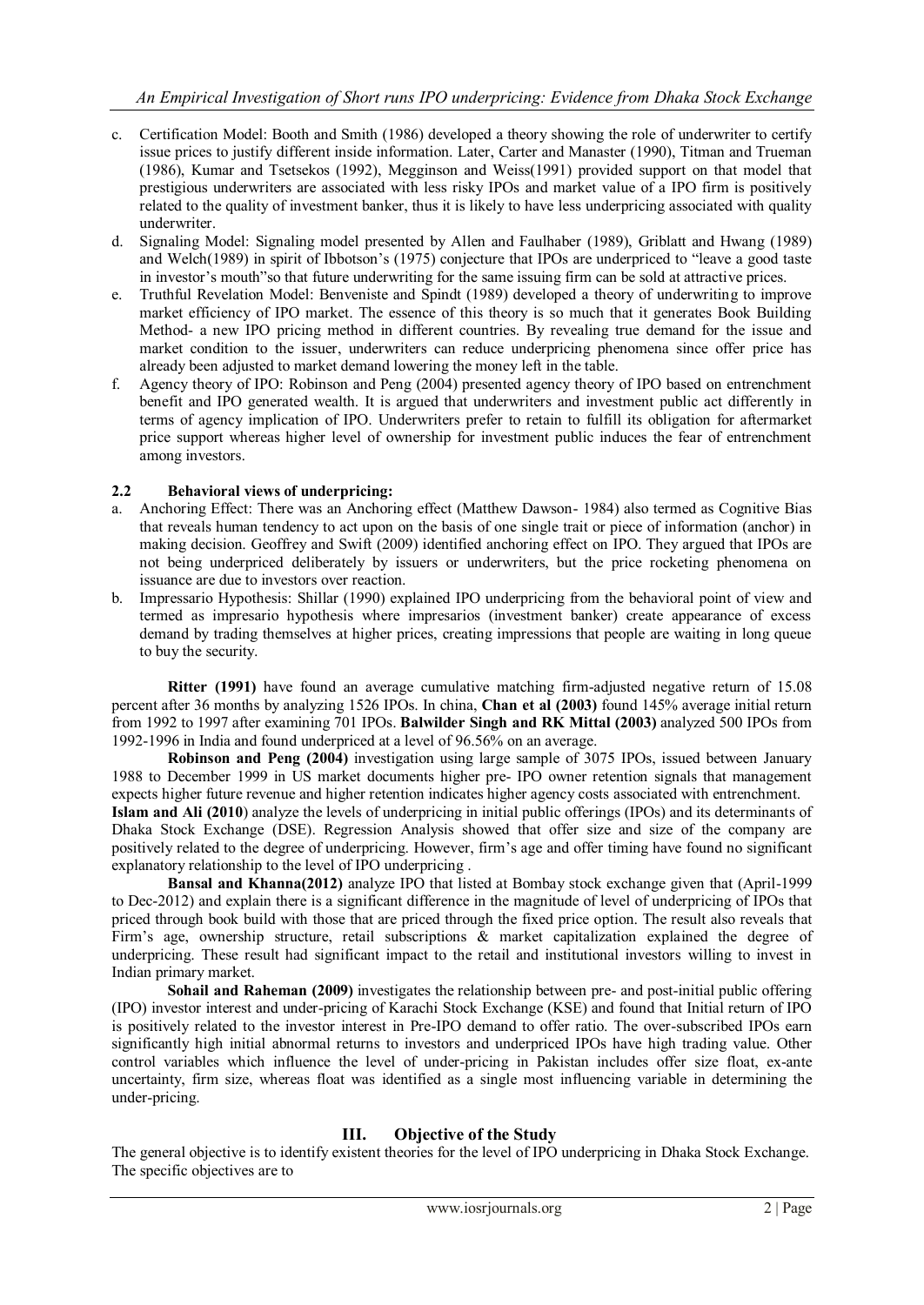- Identify difference between issue price, offer price and immediate market price in Bangladesh over the year.
- $\triangle$  Identify the level of IPO underpricing over the years.
- Justify issue specific, firm specific determinants for IPO underpricing.

#### **IV. Variable Selection 4.1 Dependent Variable**:

Relevant with the standard methodology, underpricing is calculated as the percentage change from the offer price to the closing price in the secondary market.

### **Traditional (Raw) underpricing = ((closing price - offer price) /offer price)) \* 100**

#### Log underpricing  $=$  ln  $(P1-P0/P0)*100$

Log Underpricing = ln (closing price/ offer price) is used to determine the level of underpricing and to make standard practice and to avoid heteroskedasticity. Market adjusted returns on securities (MAARO) is calculated by using following procedure:

Firstly, the return on i security is calculated, where  $Ri=(P1-P0)/P0$  in which,  $Ri=$  return on i security,  $P1=$  Price of i security on first listing day, P0= offer price of i security.

**Ri= (P1-P0)/P0…………………………………………………………… (1)**

Secondly, Index return on corresponding days is calculated, where Mi= (Ii- I0)/ I0 in which, Mi= market return on ith day,  $I = closing$  index (DSE index) at listing day,  $I0 = closing$  index (DSE index) at offer day.

$$
Mi = (I - I0) / I0 \dots (100)
$$

Now security return (raw return) and market return are used to determine the level of market adjusted IPO return for each security for first trading day by using market adjusted abnormal Return model which is as follows:

### **Maaro = {100\* [(1+Ri)/ 1+Mi)-1]}…………………………………….. (3)**

This market adjusted underpricing used as dependent variable for regression analysis.

### **4.2 Explanatory Variable**

### **4.2.1 Size of the firm**

An inverse relation between the uncertainty and risk and the size of the firm has identified by a number of studies (Titman and Wessels 1988, Schultz 1993, Ibbotson et al 1994). The larger the size of the firm, the lower the uncertainty on the value of the firm and around the listing time (Kiymaz 2000, Bhabra and Pettway 2003), since it has better access to capital and necessary resources for profitability and survival (Finkle 1998), followed by reducing the asymmetry of information problem, and eventually lowering the level of underpricing.

#### **H1: There is a negative link between the firm size and the initial underpricing 4.2.2 Size of the offer**

Carter and Manaster (1990) assert that, besides the uncertainty which surrounds the initial public offering, investors consider its size to assess the performance of initial issue. Empirically, several studies reported a negative relationship between offersize and the level of underprincing of initial issues (Ibbotson 1984, Chalk and Peavy 1990 and Clarkson and Merkley 1994).

### **H 2: There is a negative link between the size of the offer and the initial underpricing 4.2.3 Underwriters Reputation**

Carter and Manaster (1990) argued that reputed underwriters are associated with IPOs with low dispersion in firm value (less ex ante uncertainty). But Titman and Trueman (1986) identified the market value of IPO firm has positive relationship to the quality of auditor and investment banker. Allen and Faulhaber (1989) identified signaling through IPO by deliberate underpricing of high quality firms.

### **H3: Underwriters reputation has significant effect on IPO underpricing**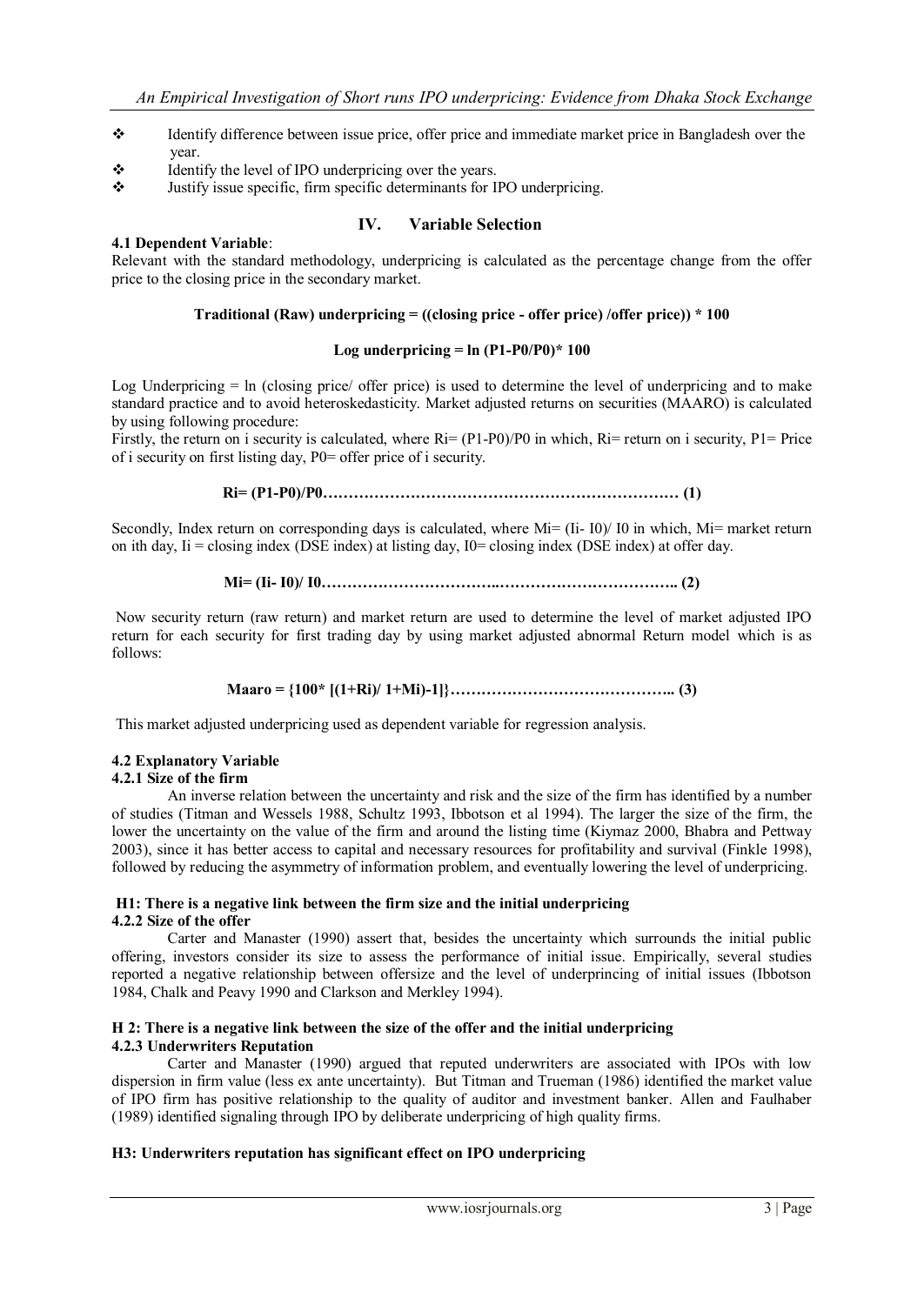### **4.2.4 Ownership Retention**

Robinson and Peng (1990) argued that higher IPO ownership retention signals management expectation of higher future revenue and thereby reducing underpricing. Leyland and Pyle (LP) model to signal information given by entrepreneur is:

$$
LPSig = \alpha + \ln(1 - \alpha)
$$

Where  $\alpha$  is the proxy of the LP signal of a firm's future cash flow, as a function of  $\alpha$ , the fraction of ownership retained by the entrepreneurs. Entrepreneur' ownership retention is measured by α.

#### **H4: There is a negative link between the ownership retention and the initial underpricing**

### **4.2.5 Offer timing**

Balwinder Singh and RK Mittal, (2003) and Taufil Mohd K.N. (2007), Bansal & Khanna (2012) identified timing of offer as one of the significant determinants in determining underpricing. The more the timing of offer, the more the road show can be initiated therefore greater the underpricing.

### **H5: There is a positive link between the offer timing and the initial underpricing**

### **4.2.6 Over Subscription Rate**

Dawson (1984), Agarwal S, Liu C, Rhee SG, (2008) identified that the pre-IPO investor demand influences the after-market performance of IPOs by creating upward pressure in the first trading day returns and over-subscription ratio is used as indicator to describe the investor demand in pre-IPO market. **H6: There is a positive link between the over subscription rate and the initial underpricing.**

### **4.2.7 Free float**

The percentage of share available to public excluding private placement and owner's retention suggest the supply side of IPO. Higher the free float of an IPO, higher the supply of that instrument to compensate demand in indentifying price and hence the higher free float percentage will cause less underpricing (Sohail and Nasr 2007).

#### **H7: There is a negative link between free float and the initial underpricing.**

### **4.2.8 Market Capitalization**

Sohail and Nasr (2007) pursue the significance of the hypothesis of signal advanced by Allen and Faulhaber (1989) and Welch (1989) showing that the market capitalization indicates, very successfully, the value of the listed Financial Company and not financial firms. It has been evident in earlier research that there is a significant positive relationship between the market capitalization and the level of the underpricing of the new issues.

### **H 8: The scale of underpricing increases with the level of market capitalization during the listing period**

### **4.2.9 Method of Issue**

**Benvenste and Busaba (1997), Petway and Kaneko (2003), Bansal and Khanna, (2012),** argued that there is significant difference in level of magnitude of underpricing in IPOs that priced through book build with those that are priced through the fixed price option.

### **H9: The scale of underpricing has significant relation to issue mechanism of IPO.**

### **V. Research Methodology**

The sample of 100 IPOs listed in DSE 2003 to 2013 out of total 105 IPOs is analyzed using linear regressions. Different Variables are selected on the basis of theories and prior empirical analysis to find out which variables are significant in determining the underpricing. Hence, functional form of econometric model is as follows:

# $LogMaxo = \alpha_0 + \beta_1 log(SOF) + \beta_2 log(Ofsiz) + \beta_3 UnRep + \beta_4 Log + \beta_5 (OFF) + \beta_6 (OvSub)$

# $+ \beta_7$ (Float)+ $\beta_8$  log (MCap) +  $\beta_9$ (MOI) +  $\mu$

**Where,**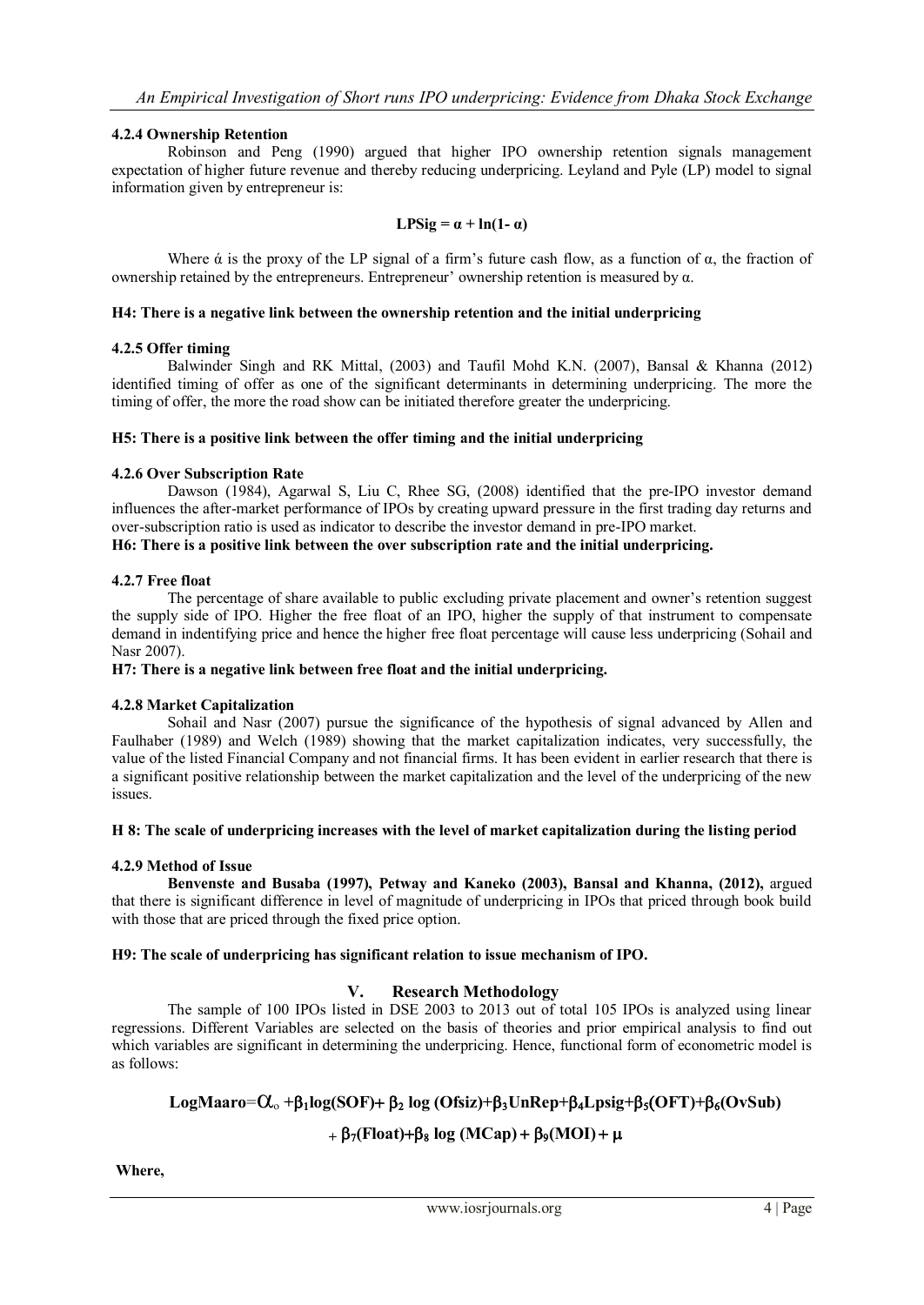| Symbol    | Variable               | <b>Measure (proxy)</b>                          | <b>Prior empirical use</b>                 |
|-----------|------------------------|-------------------------------------------------|--------------------------------------------|
| LogMaaro  | IPO underpricing       | Log transformation of Market Adjusted           | Sohail and Nasr(2007), Bansal & Khanna     |
|           |                        | Abnormal Return                                 | (2012)                                     |
| log(SOF)  | Size of Firm           | Ln(Net Asset Value of Listing Year)             | Khurshid, Mudambi and Georgen (1999),      |
|           |                        |                                                 | Islam, Ali & Ahmad $(2010)$                |
| Ofsiz.    | Offer Size             | Ln(No. of Share offered multiplied by Offer     | Beatty and Ritter (1986), Ibbotson (1984), |
|           |                        | Price)                                          | Kaneko and Pettway (2003)                  |
| UnRep     | Underwriters           | Square Root of no. of IPOs underwritten by      | Carter and Manster (1990)                  |
|           | Reputation             | underwriter                                     |                                            |
| Lpsig     | Ownership Retention    | of<br>Share<br>retained<br>Percentage<br>by     | Leyland and Pyle (1977), Grinblatt and     |
|           |                        | Entrepreneurs.                                  | Hwang (1989)                               |
| OFT       | Offer Timing           | Time difference from offer date to listing      | Islam, Ali & Ahmad $(2010)$                |
|           |                        | date(in days)                                   |                                            |
| OvSub     | Over Subscription Rate | Amount of subscription over offer size in       | Singh and Kumar (2008)                     |
|           |                        | percentage                                      |                                            |
| Float     | Free Float             | Percentage of equity share issued for public to | Sohail and Nasr(2007)                      |
|           |                        | total issued share                              |                                            |
| log(MCap) | Market Capitalization  | Ln(No.of Share multiplied by closing market     | Sohail and Nasr(2007), Bundoo (2007)       |
|           |                        | price of listing date)                          |                                            |
| MOI       | Method of Issue        | Book building or not                            | Bansal & Khanna (2012)                     |

### **VI. Identification of Offer price and face value difference**

There is significant difference in IPO face value and offer price, out of 105 companies 37 IPO issued at premium which is 35.23%.

|          |                  | Table VI: Identification of Offer price and face value difference |         |         |                           |
|----------|------------------|-------------------------------------------------------------------|---------|---------|---------------------------|
|          | No. of companies | Mean level                                                        | Maximum | Minimum | <b>Standard Deviation</b> |
| Premium  |                  | 44 4 5 9 4                                                        | 150     |         | 36.62                     |
| Similar  | oο               |                                                                   |         |         |                           |
| Discount |                  |                                                                   |         |         |                           |
| Total    | 105              | 5.51                                                              | 150     |         | 31.06467                  |

| Table 01: Identification of Offer price and face value difference |  |
|-------------------------------------------------------------------|--|
|-------------------------------------------------------------------|--|

### **VII. Identification of Level of underpricing or over pricing**

This section presents the level of underpricing and overpricing in the Dhaka Stock Exchange. Table 02 presents the overall levels of IPO underpricing and overpricing at the DSE. It shows that the overall level of underpricing at the Dhaka Stock Exchange was 263.90% with a standard deviation of 288.37. There were 100 (95.25%) IPOs underpriced and only 5 (4.7%) were overpriced.

|                 | No. of    |            |         |         |                           |
|-----------------|-----------|------------|---------|---------|---------------------------|
|                 | companies | Mean level | Maximum | Minimum | <b>Standard Deviation</b> |
| Underpricing    | 100       | 263.90     | 1531    |         | 288.373551                |
| Overpricing     |           | 20.133     | 40.75   | 0.416   | 19.71                     |
| Similar pricing |           |            |         |         |                           |
| Total           | 105       | 250.3823   | 1531    | 0.416   | 287.87                    |

### **Table 02: Identification of Level of underpricing or over pricing**

### **VIII. IPO underpricing on yearly basis**

This section identifies raw level of IPO underpricing and Market adjusted IPO underpricing on yearly basis.

The highest degree of underpricing was registered in the year 2010 (558.69% with a standard deviation of 468.19). However there were five companies listed in that year. The next highest level of underpricing was recorded in the year 2009 (456.12% with a standard deviation of 351.92).There were 11 companies listed with DSE in this year. The 3rd highest level of IPO underpricing at DSE was recorded in the year 2008 (352.44% with a standard deviation of 304.04). There were 10 companies listed in this year.

|      | Table vs. I can wise is a well to unucle pricing |            |         |         |                           |  |  |
|------|--------------------------------------------------|------------|---------|---------|---------------------------|--|--|
| Year | No. of Companies                                 | Mean level | Maximum | Minimum | <b>Standard Deviation</b> |  |  |
| 1995 | 18                                               | 296.33     | 3860    | 9.83    | 893.57                    |  |  |
| 1996 | 20                                               | 267.81     | 1189.75 | 0.64    | 351.34                    |  |  |
| 1997 | 8                                                | 60.45      | 102     |         | 36.93                     |  |  |
| 1998 | 4                                                | 8.07       | 23.73   | 0.86    | 10.53                     |  |  |
| 1999 | Q                                                | 46.69      | 102.25  | 11.5    | 30.82                     |  |  |
| 2000 | 4                                                | 38.95      | 68      | 20      | 22.21                     |  |  |
| 2001 | 11                                               | 175.55     | 1320    | 9       | 384.35                    |  |  |
| 2002 | 6                                                | 72.75      | 161     | 8       | 57.99                     |  |  |
| 2003 |                                                  | 61.12      | 124.5   |         | 47.85                     |  |  |

### **Table 03: Yearwise Raw IPO underpricing**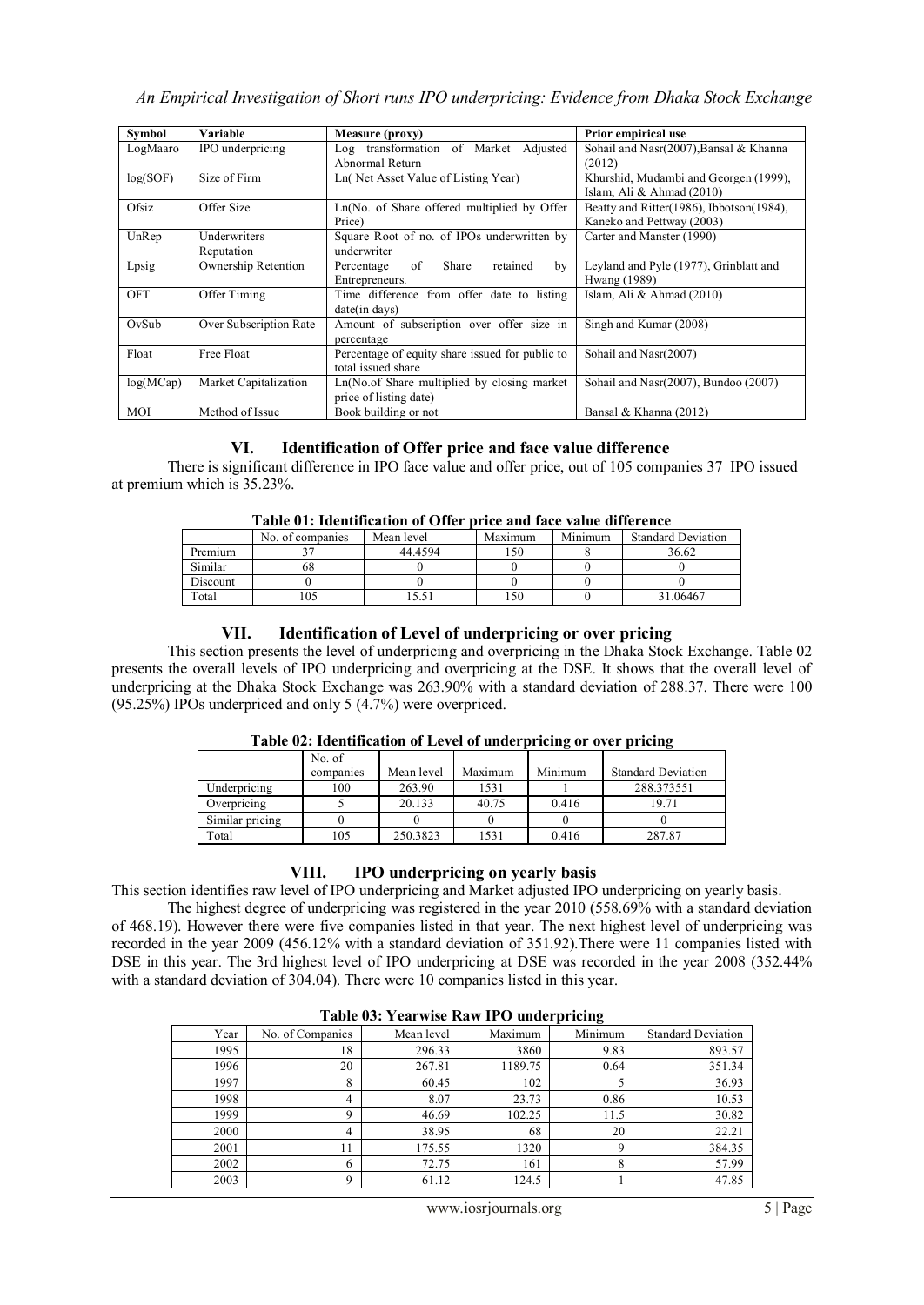| 2004 |    | 303     | 405    | 200    | 145.31 |
|------|----|---------|--------|--------|--------|
| 2005 | 12 | 240.67  | 600    | 30     | 197.49 |
| 2006 | Q  | 154.34  | 353.5  | 13.5   | 120.59 |
| 2007 | 12 | 189.238 | 466.16 | 24     | 128.18 |
| 2008 | 10 | 352.44  | 829    | 48.75  | 304.04 |
| 2009 | 11 | 456.12  | 1527.5 | 153.29 | 351.92 |
| 2010 |    | 558.69  | 1262   | 135.75 | 468.19 |
| 2011 | ∍  | 215.52  | 640    | 21.33  | 274.08 |
| 2012 | 8  | 287.89  | 1531   | 4      | 512.88 |
| 2013 | 15 | 235.97  | 721    | 25.33  | 119.20 |

Source: This is an updated version of Table 6 of Islam, Ali & Ahmad (2010).

In terms of market adjusted underpricing, the highest degree of underpricing was registered in the year 2010 (486.546% with a standard deviation of 386.63). The next highest level of underpricing was recorded in the year 2009 (400.627% with a standard deviation of 307.27). The 3rd highest level of IPO underpricing at DSE was recorded in the year 2008 (367.965% with a standard deviation of 324.18). The  $4<sup>th</sup>$  highest level of IPO underpricing at DSE was recorded in the year 2012 (273.258% with a standard deviation of 469.825).

| Year | Mean level | <b>Standard Deviation</b> |
|------|------------|---------------------------|
| 2003 | 44.69      | 33.96                     |
| 2004 | 147.45     | 178.49                    |
| 2005 | 67.01      | 99.79                     |
| 2006 | 138.03     | 113.70                    |
| 2007 | 151.10     | 111.16                    |
| 2008 | 367.97     | 324.18                    |
| 2009 | 400.63     | 307.27                    |
| 2010 | 486.55     | 386.63                    |
| 2011 | 249.58     | 302.83                    |
| 2012 | 273.26     | 469.83                    |
| 2013 | 213.03     | 206.57                    |

**Table 04: Year wise Market Adjusted IPO underpricing**

Above Figure 01 indicate the association of raw level of underpricing and market adjusted underpricing from 2003 to 2013 in DSE. It is evident here that market adjusted underpricing and raw underpricing have followed on average a same directional patern. A rise in level of underpricing from 2007 to 2010 followed by a radical fall in 2011identifies the IPO market volatility in Bangladesh. In both cages of raw and market adjusted underpricing, 2010 registered as the most underpriced IPO year.



**Figure 01: Year wise underpricing- Raw Vs Market Adjusted**

### **IX. Result Of Cross sectional regression analysis**

Ordinary least square (OLS) regression used to explain the cross-sectional variation in the abnormal returns. Table below, provides the result of regression model. The results obtained by running regression analysis on SPSS and STATA are similar to each other.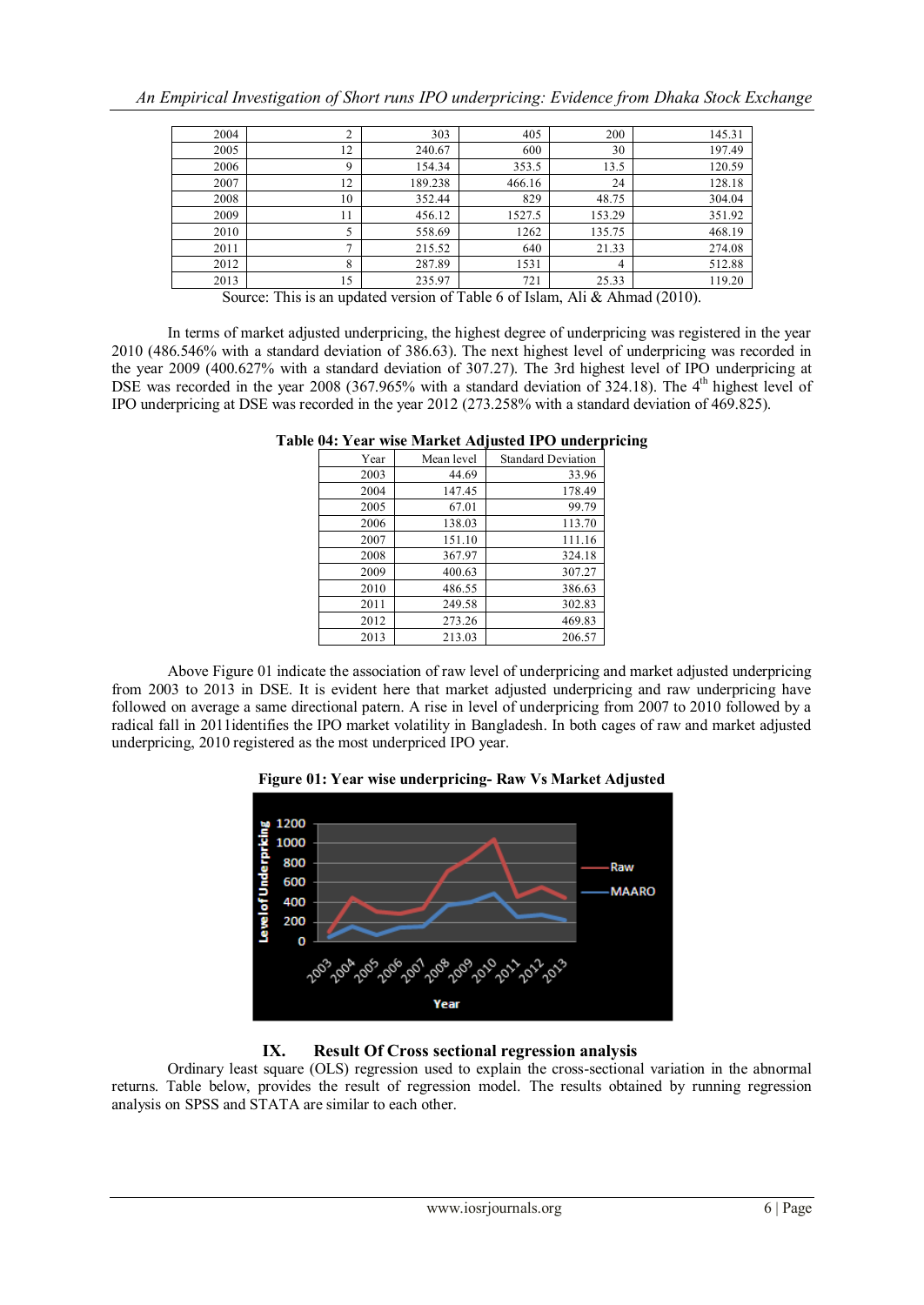| source          | <b>SS</b> | df | <b>MS</b> |         | No. of obs      | $=$       | 100                  |
|-----------------|-----------|----|-----------|---------|-----------------|-----------|----------------------|
| Model           | 14.7390   | 9  | 1.6376    |         | F(9, 90)        | $=$       | 11.17                |
| <b>Residual</b> | 13.1913   | 90 | .14657    |         | Prob > F        | $=$       | 0.000                |
| Total           | 27.9303   | 99 | .2821     |         | R-squared       | $=$       | 0.5277               |
|                 |           |    |           |         | Adj R-squared   | $=$       | 0.4805               |
|                 |           |    |           |         | <b>Root MSE</b> | $=$       | .38284               |
|                 |           |    |           |         |                 |           |                      |
| LogMaaro        | Coef.     |    | Std.Err   | t       | P > I t I       |           | [95% Conf. Interval] |
| log(SOF)        | .0590     |    | .0433     | 1.36    | 0.177           | $-0272$   | .1452                |
| Ofsiz           | $-1473$   |    | .0577     | $-2.55$ | $0.012**$       | $-2619$   | $-0.0328$            |
| UnRep           | .1013     |    | .0316     | 3.20    | $0.002*$        | .0385     | .1641                |
| Lpsig           | $-1962$   |    | .0932     | $-2.10$ | $0.038**$       | $-3814$   | $-0.0109$            |
| OFT             | .0004     |    | .0003     | 1.37    | 0.174           | $-.0002$  | .0010                |
| OvSub           | .0099     |    | .0033     | 3.01    | $0.003*$        | .0034     | .0165                |
| Float           | $-9775$   |    | .4577     | $-2.14$ | $0.035**$       | $-1.8868$ | $-0682$              |
| log(MCap)       | .2240     |    | .0497     | 4.51    | $0.000*$        | .1253     | .3227                |
| MOI             | .3933     |    | .2258     | 1.74    | $0.085***$      | $-0.0553$ | .8420                |
| cons            | 4.3720    |    | .7969     | 5.49    | 0.000           | 2.7889    | 5.9550               |

\*Significant at 1% level, \*\*Significant at 5% level, \*\*\*Significant at 10% level

The regression models' result suggests that **log(Mcap)** has positive and highly significant **(at 1% level of significance)** relation to IPO underpricing. This result confirms earlier empirical analysis by Bundoo (2007), Sohail and Raheman (2009). This result is pertinent to signaling theories by Allen and Faulhaber (1989) and Welch (1989) indicating larger firm in terms of market value have good signaling effect in the market. Therefore scale of underpricing increases with the level of market capitalization. Hence, null hypothesis 8 can be rejected.

Another important finding provided by regression result is the positive and highly significant **(at 1% level of significance)** relationship between **UnRep** and the level of underpricing. The result contradicts the finding of Carter and Manaster (1990), as more the IPO underwritten by reputed quality underwriter, more it tend to be low risk IPO, thus less would be underpricing. But since quality underwriters convey positive information to the market, the tendency to rise the immediate after market share price rises pertinent to the quality of underwriter. So the gap between offer price and immediate market price is enlarged for the high quality or highly reputed underwriter increasing the level of underpricing. Another way of explation is that high quality firms deliberately set low price to derive benefit from subsequent offerinfgs (Allen and Faulhaber-1989). So the null hypothesis 3 cannot be accepted.

The result of regression model also suggests that there is a positive and highly significant **(at 1% level of significance)** relationship between **OvSub** and the level of underpricing. Over subscription rate indicates the demand side of the pre-IPO market. So alternative hypothesis made on that ground are satisfied by empirical analysis which is consistent with findings of Rock 1986, Agarwal S (2008), Sohail and Raheman (2009). Hence null hypothesis 6 can be rejected.

The model also found that there is a positive relationship between **Ofsiz** and level of underpricing. Here P value is .012 suggesting highly significant relationships at 5% level of significance that is consistent with the findings of Beatty and Ritter(1986), Ibbotson(1984), Kaneko and Pettway (2003), Islam, Ali & Ahmad (2010). Hence null hypothesis 2 can be rejected.

From table, the result of variable **Float** shows that there is negative and significant **(at 5% level of significance)** relationship between Free Float and underpricing. So it has been proved that as long as supply can offset the demand for IPO there is low level of underpricing that is the initial abnormal return should remain at lower level. Hence null hypothesis 7 cannot be accepted.

Above table also identifies a significant negative relationship between **Lpsig** and level of underpricing **(at 5% level of significance)**.The ownership retained by entrepreneurs signals management and owners expectation for greater future prospect of the firm. And this confidence reduces the level of underpricing which is consistent with the findings of Grinblatt and Hwang (1989), Robinson and Peng (2004). Therefore, null hypothesis 4 cannot be accepted.

The model also found that there is a positive relationship between **MOI** and level of underpricing. Here P value is .085 suggesting significant relationships at 10% level of significance. This result is consistent with the empirical findings of Petway and Kaneko (2003). So, null hypothesis 9 cannot be accepted.

Here **log(SOF)** (size of firm) and **OFT** (offer timing) have no significant effect on the level of underpricing. Therefore hypothesis 1 and 9 are not substantiated.

The adjusted R square is 48.05%. This means that size of the firm, offer size, underwriters reputation, ownership retention, offer timing, over subscription rate , free float, market capitalization and method of issuebook building process can explain 48.05% variations of the degree of underpricing at the Dhaka Stock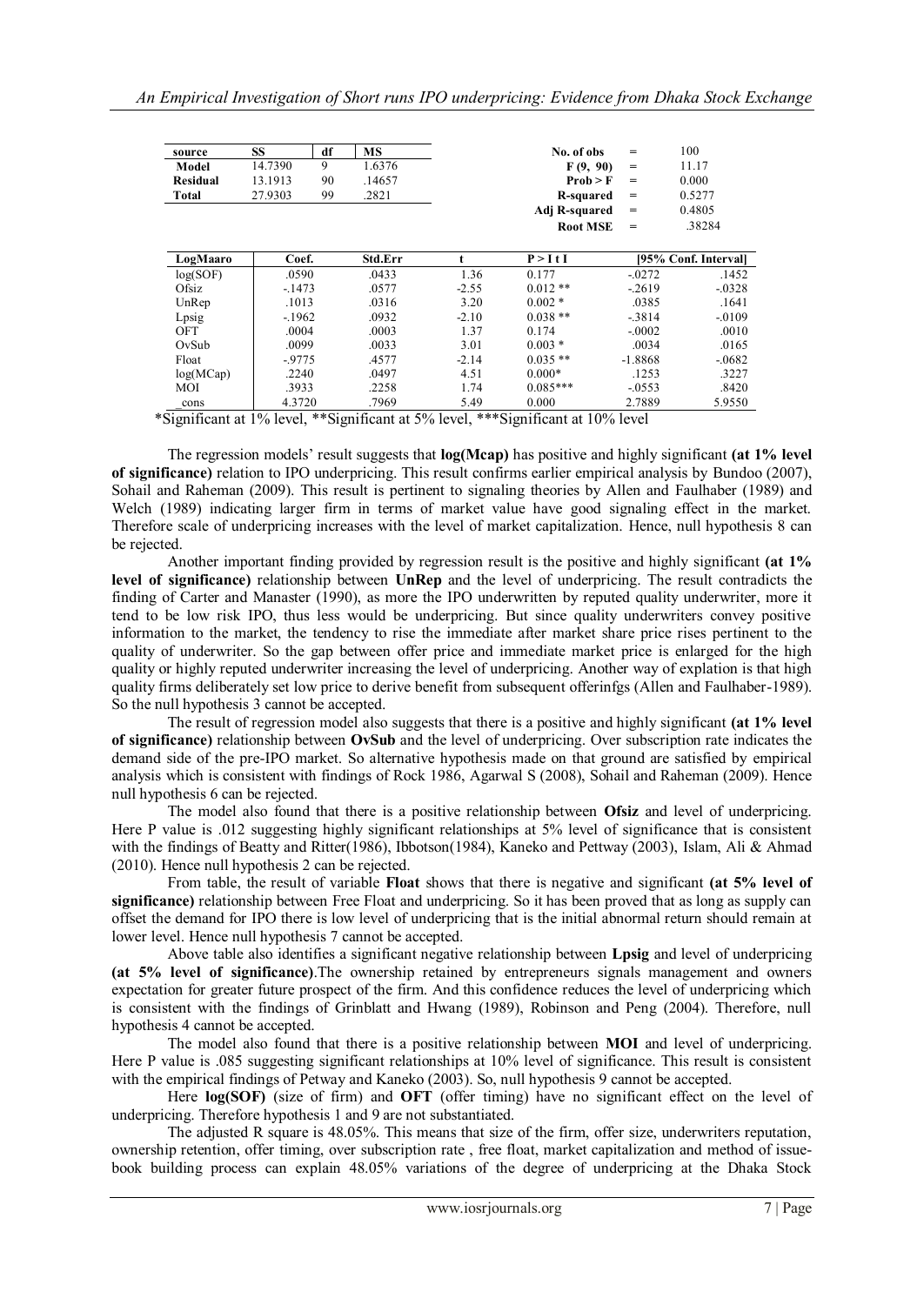Exchange. This indicates that there are other factors that may explain 51.95% variations of the degree of underpricing at the Dhaka Stock Exchange. The Durbin-Watson falls within the range of acceptability (1.57). Therefore there was no serial correlation problem in the data. The VIF  $(1 - 10)$ , tolerance  $(0.1 - 1)$  fall into the range of acceptability. So there was no serious multicolleniarity problem in the regression model. Histogram suggests the normality of the data. Normality test also suggest that variable extracted from the sample follows normal distribution. Normal P-P plot shows that the data were linear. The test for heteroscedasticity (Breusch-Pagan / Cook-Weisberg test for heteroskedasticity) that is whether the variance from disturbance term for each explanatory variable is statistically same (homo) or not (hetero) is conducted. The chi square value of 14.17 suggesting null hypothesis of constant variance cannot be rejected because  $p >$  chi at 11.66%. The F-value is high (11.17) and found to be significant at 1% significance level (Sig  $F = .000$ ). All these identify the robustness of the model and now it can be said an adequate model.

#### **X. Conclusion**

This paper attempts to design for and test empirical models which integrate company specific and issue specific factors to explain IPO underpricing in DSE from 2003 to 2013. The paper identifies the offer price and face value difference, level of under and overpricing, the level of underpricing on yearly basis. Multiple linear regressions are used to distinguish the relationship between various independent variables with the dependent variable. The independent variables are Size of the firm (net asset value), Offer size, Underwriters Reputation, Ownership Retention, Offer timing, Over subscription rate, Freefloat, Market Capitalization and Method of the issue-book building process to explain dependent variable-the level of underpricing.

Out of the 105 companies that were listed in the years 2003 to 2013, 100 (95.25%) IPOs were found to be underpriced and 5 (4.7%) were overpriced .The overall level of overpricing was 20.133% with a standard deviation of 19.71. The IPOs of DSE was largely underpriced at 263.90percent with a standard deviation of 288.37. These are consistent with earlier findings of Hoque and Musa (2002), Islam M.S. (1999) and Islam and Ali & Ahmad (2010).

Using a regression approach, the degree of underpricing is explained by asymmetric information theory and behavioral theories of IPO pricing. It is found that other than size of the firm and offer timing all variables included in regression function have significant effect on under pricing. In particular, the results showed that Underwriters reputation, Market capitalization have highly significant positive effect on IPO underpricing and Ownership retention have a negative effect on IPO underpricing. These results convey the prevailing signaling hypothesis of Ibbotson (1975), Allen and Faulhabers (1989), Grinblatt Hwang (1989) in the market of initial issue. The result pertaining to underwriter's reputation also explains the agency theory of IPO pricing (Robinson and Peng 2004).There is a significant positive relation found between oversubscription rate and IPO underpricing and a significant negative relation found between offer size and IPO underpring. These results explain the empirical existence of the hypothesis of winners curse model (Rock 1986, Beatty and Ritter 1986). The general demand supply theory is found relevant in initial issue market since free float has a negative and over subscription rate has positive relation to IPO underpricing. The result of oversubscription rate can be explained by anchoring effect of IPO pricing (Dawson 1984). Here, Method of issue plays a significant role in deciding IPO underpricing. The positive relation found between method of issue following book building procedure and IPO underpricing may be controversial but this result found in Bangladesh is similar to the result found in Japan (Pettway and Kaneko 2003). One explanation for this positive relationship may be impresario hypothesis (Shillar 1990) where fake impression made by inter-underwriters bidding makes the initial price run ups for new issue securities. So a major revision for book building procedure is required to impound market demand properly and have a more control over the inside information utilized by investment banker so that the level of underpricing can be reduced and more fund can be channeled for industrialization .

This is only a short run IPO performance analysis and covers the most recent time period 2003 to 2013.Nonetheless, the limitations of this study can open the opportunity for further research work in this field. Overall result can be improved by adding more factors and observations into the study. But the thing is that there is no research been conducted all these variable altogether covering the time period like this paper prior to this study.

#### **Appendix:**

#### **a. Colinearity Analysis**

| Variable   | VIF  | 1/VIF    |
|------------|------|----------|
| log(MCap)  | 3.59 | 0.278552 |
| Ofsiz      | 3.39 | 0.294985 |
| Lpsig      | 1.46 | 0.684932 |
| Float      | 1.39 | 0.719424 |
| <b>MOI</b> | 1.34 | 0.746269 |
| UnRep      | 1.22 | 0.819672 |
| OFT        | 1.16 | 0.862069 |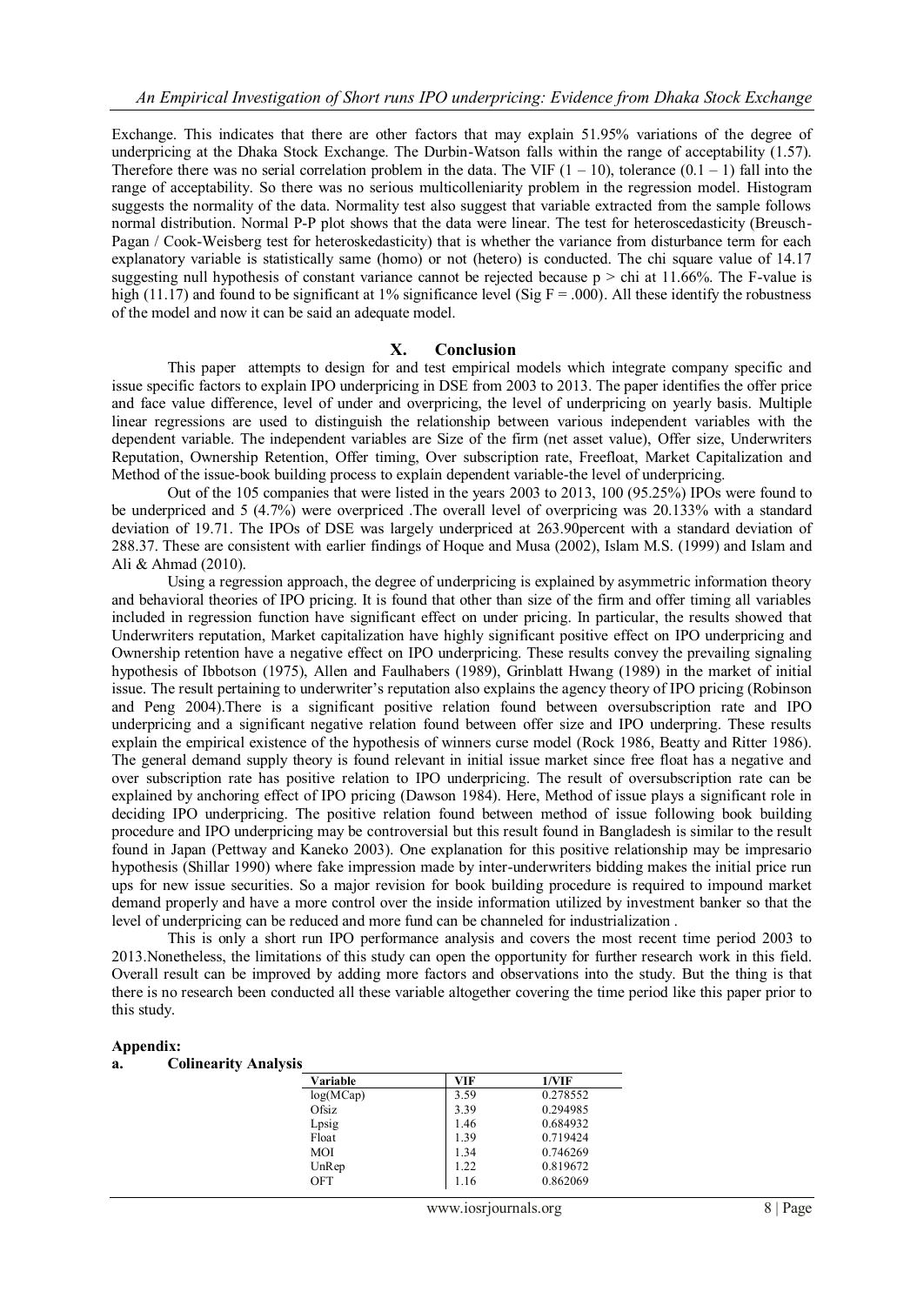| OvSub    | 1.15 | 0.869565 |
|----------|------|----------|
| log(SOF) | 1.07 | 0.934579 |
| Mean     | 1.75 |          |

### **b. Dependent Variable : Logmaaro**

#### **Residuals Statistics (\*)**

|                      | Minimum  | Maximum | Mean   | Std. Deviation | N   |
|----------------------|----------|---------|--------|----------------|-----|
| Predicted Value      | 5.8542   | 7.9293  | 6.9422 | .37830         | 100 |
| Residual             | $-91093$ | .97100  | .00000 | .37285         | 100 |
| Std. Predicted Value | $-2.876$ | 2.609   | .000   | 1.000          | 100 |
| Std. Residual        | $-2.329$ | 2.483   | .000   | .953           | 100 |

\* Dependent Variable: Logmaaro

**Histogram**



#### **c. Linearity Test**

**Normal P-P Plot of Regression Standardized Residual**



#### **d. Normality Test**

#### **Anderson-Darling test (Residuals)**:

| $A^2$   | 0.383 |
|---------|-------|
| p-value | 0.391 |
| alpha   | 0.01  |
|         |       |

Test interpretation:

H0: The variable from which the sample was extracted follows a Normal distribution.

Ha: The variable from which the sample was extracted does not follow a Normal distribution.

As the computed p-value is greater than the significance level alpha=0.01, one cannot reject the null hypothesis H0.

The risk to reject the null hypothesis H0 while it is true is 39.11%.

#### **Jarque-Beta test (Residuals):**

| 14 |
|----|
| 80 |
| 92 |
|    |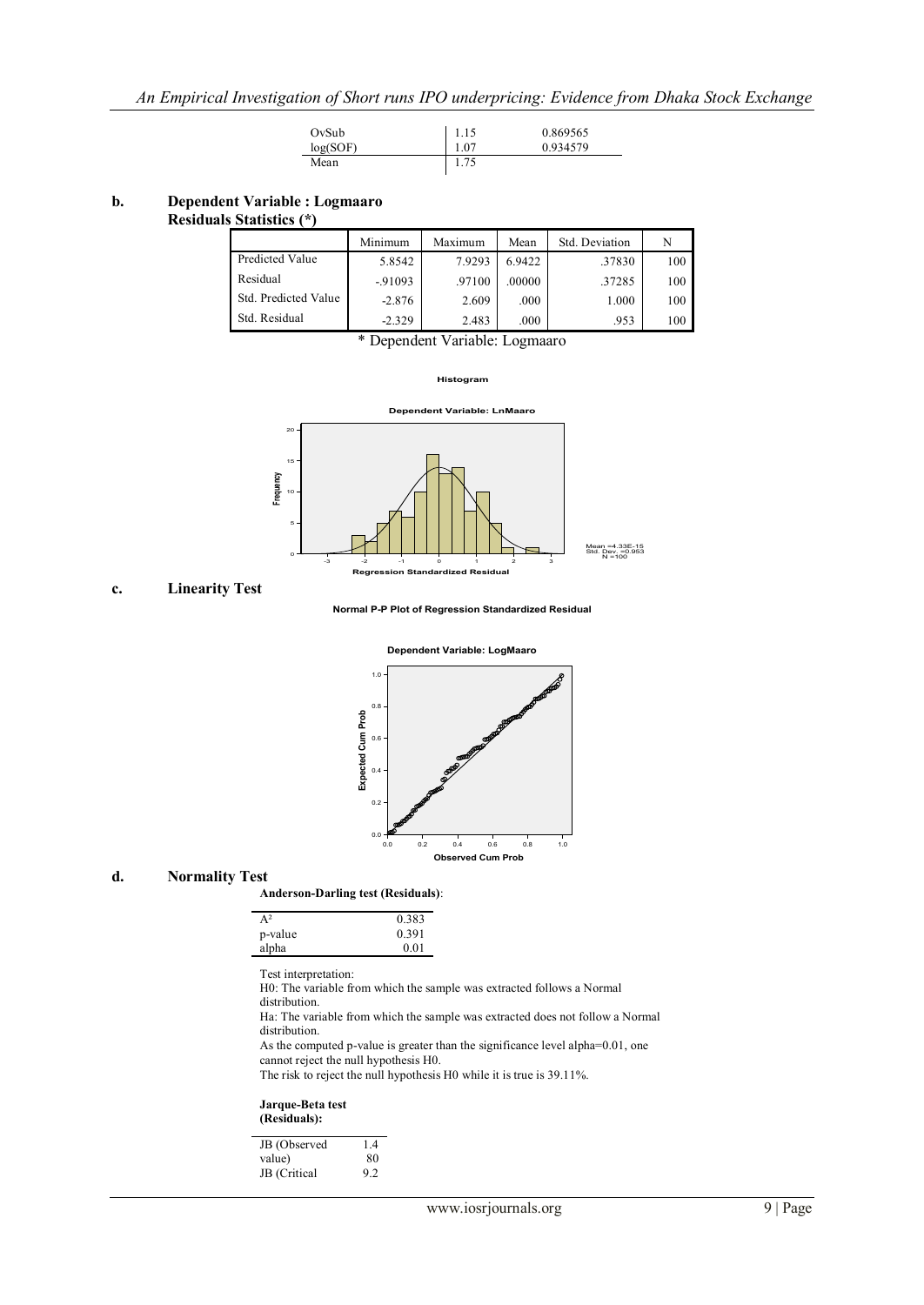| value)<br>DF | 10<br>2   |
|--------------|-----------|
|              | 0.4       |
| p-value      | 77<br>0.0 |
| alpha        |           |

Test interpretation:

H0: The variable from which the sample was extracted follows a Normal distribution. Ha: The variable from which the sample was extracted does not follow a Normal distribution. As the computed p-value is greater than the significance level alpha=0.01, one cannot reject the null hypothesis H0. The risk to reject the null hypothesis H0 while it is true is 47.72%.

#### **e. Breusch-Pagan / Cook-Weisberg test for heteroskedasticity**

Ho: Constant variance

Variables: lnnav underep ownret offtim ovsub flt lnos lnmc bb

chi2(9) =  $14.17$ Prob  $>$  chi2 = 0.1166

#### **Reference**

- [1]. Agarwal, S., C. Liu and S.G. Rhee (2008), "Investor demand for IPOs and aftermarket performance: Evidence from the Hong Kong stock market", Journal of International Financial Markets, Institutions and Money, Vol 18 No2 pp 176-19.
- [2]. Aggarwal, Reena. (2003), "Allocation of initial public offerings and flipping activity", Journal of Financial Economics , Vol 68 no 1 pp111-135 .
- [3]. Aggarwal, Reena; Rivoli, Pietra. (1990), "Fads in the initial public offering market?" Financial Management, Winter 90, Vol. 19 Issue 4, pp 45-47.
- [4]. Allen, Franklin, and Gerald R. Faulhaber, (1989). "Signaling by Underpricing in the IPO Market", Journal of Financial Economics, vol 23, pp 303-323.
- [5]. Balwinder Singh and PK Mittal, (2003), "Underpricing of IPOs: Indian Experience", The ICFAI Journal of Applied Finance, 9(2), p.29.
- [6]. Bansal, R., and Khanna, A., (2012), "IPOs Underpricing and money left on the table in indian market", International Journal of Research in Management, Economics and Commerce ,Vol2, Issue 6(June 2012), pp106-120
- [7]. Baron, David P.,(1982), "A Model of the Demand for Investment Banking Advising and Distribution Services for New Issues", Journal of Finance 37, 955—976.
- [8]. Beatty R. and Ritter J., (1986), "Investment Banking, Reputation, and the Under-pricing of Initial Public Offerings", Journal of Financial Economics 15, p. 213-232
- [9]. Benveniste, Lawrence M., and Paul A. Spindt, (1989), "How investment bankers determine the offer price and allocation of new issues", Journal of Financial Economics 24, 343-361.
- [10]. Benvenniste L.M., W Y Busaba and W.J. Wilhelm, (1996), "Price Stabilization as a bonding Mechanism in new equity issues", Journal of financial Economics, Vol 42 no 2 pp223-255
- [11]. Bhabra, H. S. and R. H. Pettway (2003), "IPO prospectus information and subsequent performance", Financial Review, (38): 369-397.
- [12]. Booth.J. and R. Smith. (1986), "Capital Raising, Underwriting and the Certification Hypothesis, Journal of Financial Economics‖, 15,pp261-281
- [13]. Bundoo, S.K., (2007), "An Analysis of IPOs Underpricing in Mauritius", African Journal of Accounting, Economics, Finance and Banking Research, Vol.1.No.1. pp1-11
- [14]. Carter R. and S. Manaster (1990), "Initial public offerings and underwriter reputation", Journal of Finance", 45: 1045-1068
- [15]. Chalk A.J. and J.W. Peavy (1987), "Initial Public Offerings: Daily Returns, Offering Types and the Price Effect", Financial Analysts Journal, 43: 65-69.
- [16]. Chan, K., J. Wang, and K. C. J. Wei, (2003). "Underpricing and long-termperformance of IPOs in China", Journal of Applied Corporate Finance, 1-22
- [17]. Clarkson, P. M. and J. Merkley (1994), "Ex Ante Uncertainty and the Underpricing of Initial Public Offerings: Further Canadian Evidence", Canadian Journal of Administrative Sciences, II(1): 54-67
- [18]. Dawson, S.M. (1984), "Overbidding for New Share Issues", Singapore Stock Exchange Journal of Finance, pp. 14 -2 7.
- [19]. Ellul and Pagano, (2006), "IPO underpricing and After- Market Liquidity, Society for Financial Studies", The review of Financial Studies, vol 19, issue 2 pp381-421
- [20]. Finkle, T.A. (1998), "The relationship between boards of directors and initial public offerings in the biotechnology industry", Entrepreneurship Theory and Practice, 22: 5–29.
- [21]. Geoffrey C., and C. Swift, (2009), "Overreaction in the thrift IPO aftermarket", Journal of Banking & Finance 33(7), pp. 1285-1298. Available at [http://digitalcommons.unl.edu/financefacpub/5/.](http://digitalcommons.unl.edu/financefacpub/5/)
- [22]. Grinblatt, Mark, and Chuan Yang Hwang, (1989). "Signaling and the Pricing of New Issues", Journal of Finance, 44, 393-420.
- [23]. Ibbotson, R. G., J. Sindelar, and J. Ritter (1994), "The market's problems with the pricing of initial public offerings", Journal of Applied Corporate Finance, 7: 66-74.
- [24]. Ibbotson, R., (1975), "Price performance of common stock new issues", Journal of Financial Economics, Vol. 2, pp. 235-272.<br>[25]. Islam MA, Ali R, Ahmad Z, (2010). "An empirical investigation of the under-pricing of i
- Islam MA, Ali R, Ahmad Z, (2010). "An empirical investigation of the under-pricing of initial public offerings in the Chittagong Stock Exchange", International Journal of Economics and Finance, 2(4): 36-46.